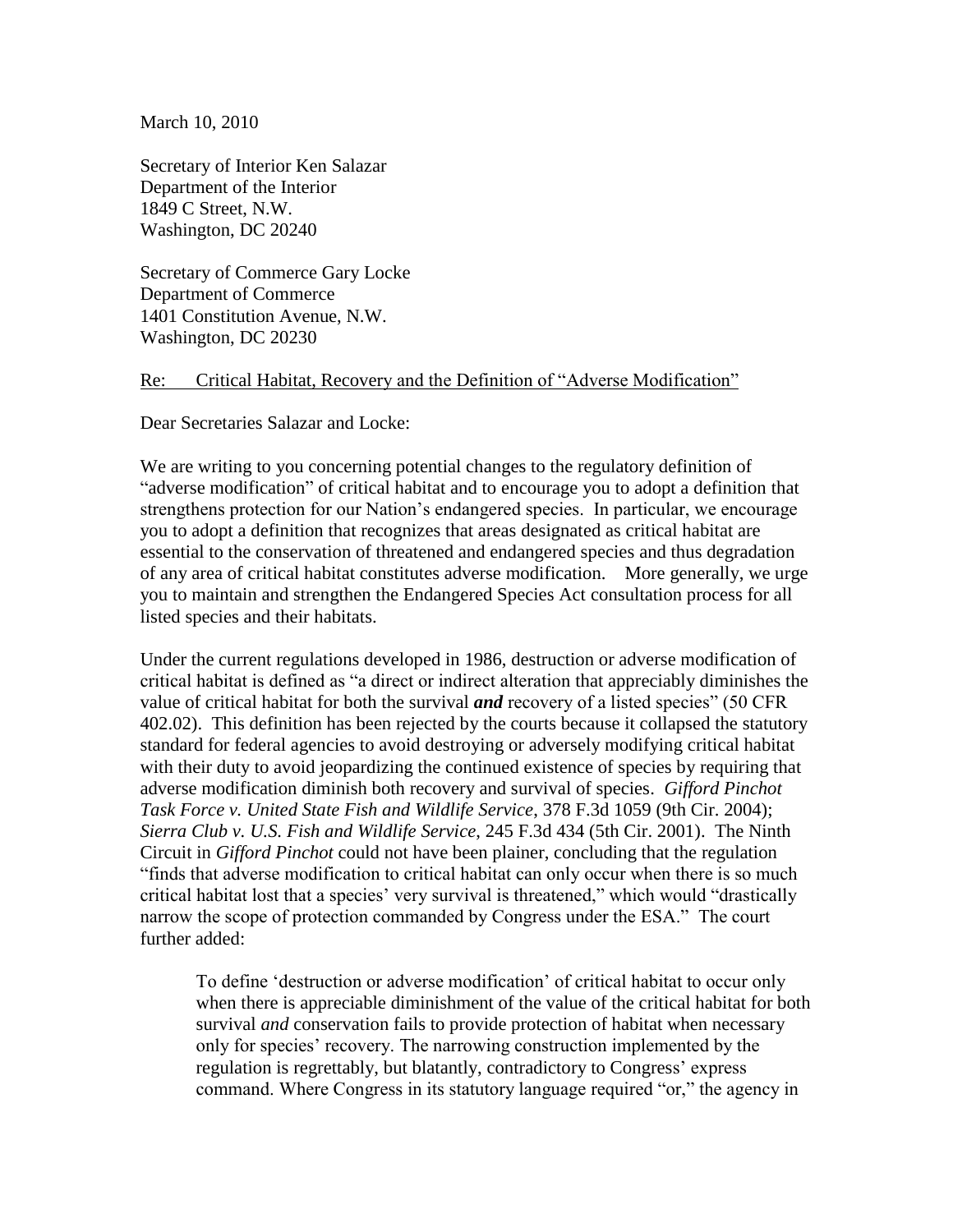its regulatory definition substituted "and." This is not merely a technical glitch, but rather a failure of the regulation to implement Congressional will.

*Gifford Pinchot Task Force*, 378 F.3d at 1070. Given the court's conclusion, it is clear that a new definition must be promulgated consistent with the statute. We suggest the following: "a direct or indirect alteration that appreciably diminishes the value of any portion of any area of designated critical habitat for either the survival or recovery of a listed species." We further ask that you clarify that "appreciably diminishes" be defined as any action that would destroy or degrade any primary constituent element such that the habitat would be, measurably or perceptibly, of less value to the species.

This definition both replaces "and" with "or" in response to the appellate courts' determination that requiring adverse modification to affect both the survival and recovery of endangered species is illegal, and clarifies that adverse modification does not have to diminish the value of all critical habitat for a species, but rather "any area." This latter clarification is necessary to avoid piecemeal destruction of critical habitat by precluding the argument that destruction of any particular area will not diminish the value of critical habitat as a whole. In sum, critical habitat brings significant benefits to the recovery process of listed species, clarifies vital primary constituent elements of affected ecosystems, and fosters more enlightened conservation cooperation.

Thank you for your careful consideration of this matter.

Sincerely,

frage II

Noah Greenwald William J. Snape, III Center for Biological Diversity

\_\_\_\_\_\_\_\_\_\_\_\_\_\_\_\_\_\_\_\_\_\_\_\_\_\_\_\_\_\_

Also on behalf of:

**Oceana** Biodiversity Conservation Alliance Conservation Northwest International Fund for Animal Welfare Siskiyou Project Gulf Restoration Network Greenpeace, Inc. RESTORE: The North Woods Union of Concerned Scientists Environmental Protection Information Center Klamath Forest Alliance Endangered Species Coalition